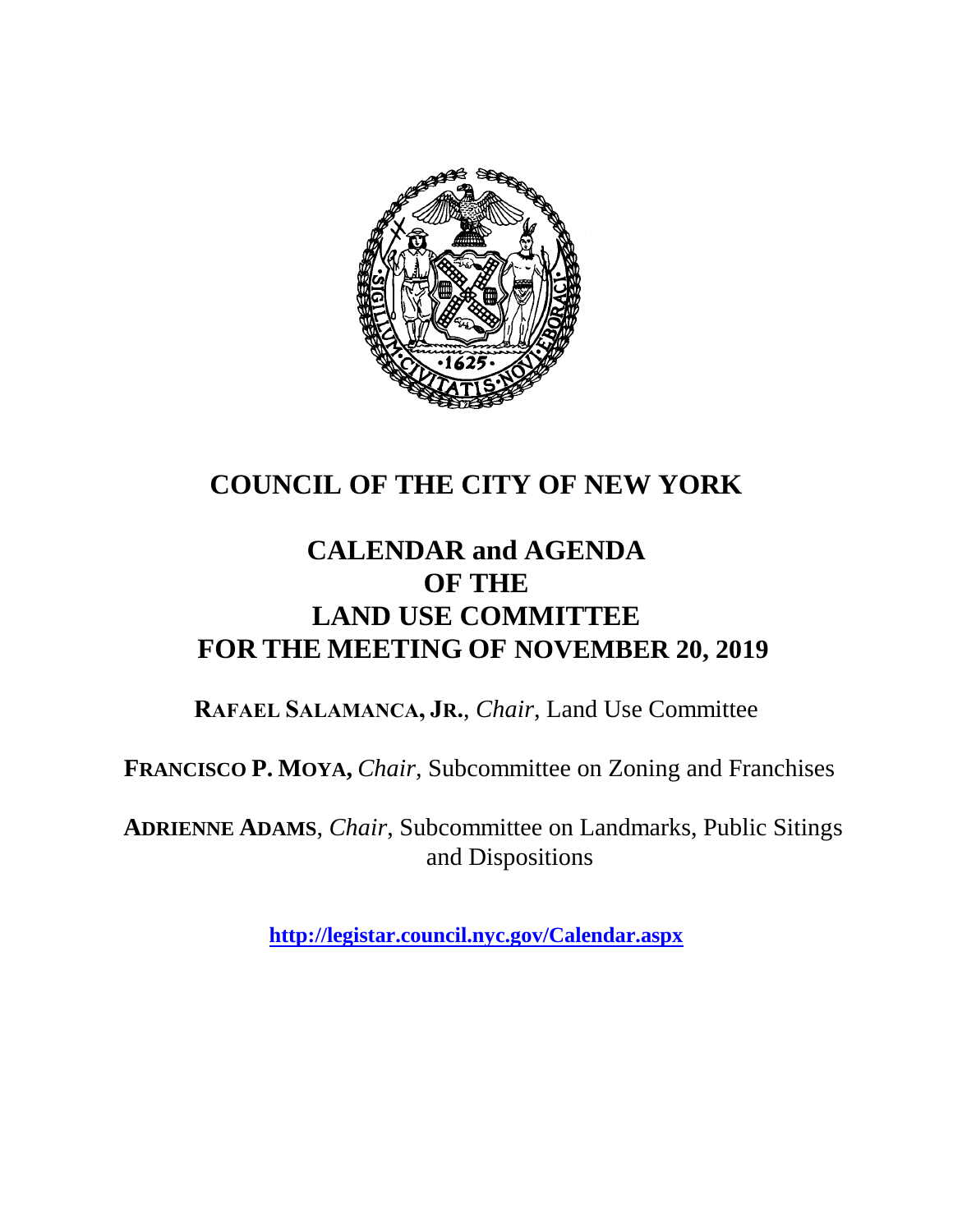#### **Table of Contents**

#### **Item No. Page**

#### *Subcommittee on Zoning and Franchises Meeting Scheduled for 11/20/19 commencing at 10:30 A.M., Committee Room, City Hall*

1. 101 Fleet Place Rezoning (Pre. L.U. Nos. 561, 562)…………….. 2-3

#### *The Land Use Committee Meeting Scheduled for 11/20/19 Commencing at 11:00 A.M.*

#### **Table of Contents**

# **Item No. Page**  1. 101 Fleet Place Rezoning (Pre. L.U. Nos. 561, 562)…………….. 3-4 2. 6003 8th Avenue Rezoning (L.U. No. 576)….…………………… 4-5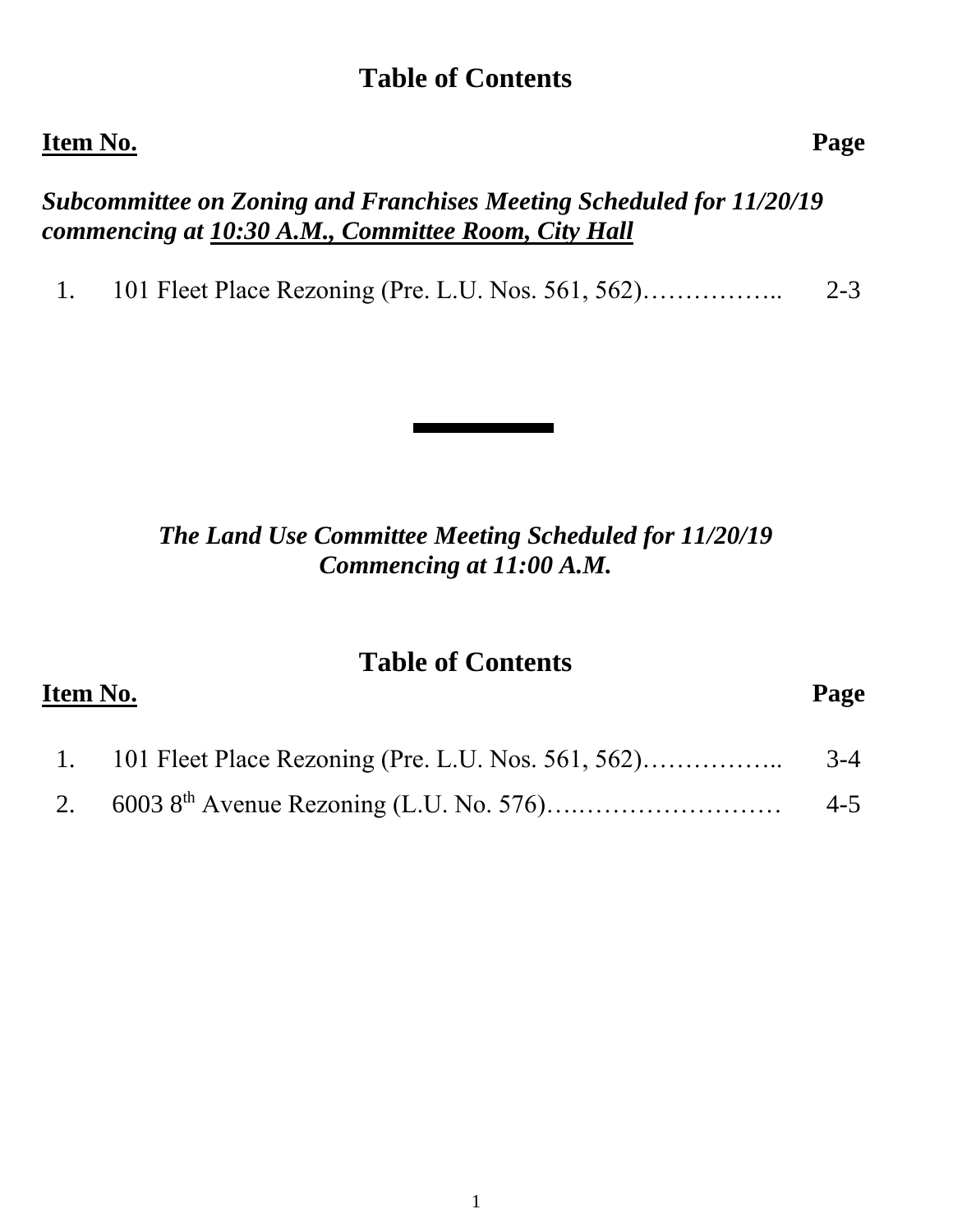### **SUBCOMMITTEE ON ZONING AND FRANCHISES**

The Subcommittee on Zoning and Franchises will hold a meeting on the following matters in the **Committee Room, City Hall,** New York City, New York 10007, commencing at **10:30 A.M., Wednesday, November 20, 2019:**

#### **PRECONSIDERED L.U. NOS. 561 AND 562 ARE RELATED**

#### **PRECONSIDERED L.U. NO. 561**

*The public hearing on this item was held on October 16, 2019 and closed. It was laid over by the Subcommittee on Zoning and Franchises*

#### **101 FLEET PLACE REZONING**

**BROOKLYN CB - 2 C 180524 ZMK**

Application submitted by Fleet Center, Inc. pursuant to Sections 197-c and 201 of the New York City Charter for an amendment of the Zoning Map, Section No. 16c:

- 1. changing from an R6 District to a C6-4 District property bounded by the easterly centerline prolongation of former Fair Street, a line 200 feet easterly of Fleet Place, a line 150 feet northerly of Willoughby Street, and Fleet Place; and
- 2. establishing a Special Downtown Brooklyn District bounded by the easterly centerline prolongation of former Fair Street, a line 200 feet easterly of Fleet Place, a line 150 feet northerly of Willoughby Street, and Fleet Place;

Borough of Brooklyn, Community District 2, as shown on a diagram (for illustrative purposes only) dated June 17, 2019, and subject to the conditions of CEQR Declaration E-539.

### **PRECONSIDERED L.U. NO. 562**

*The public hearing on this item was held on October 16, 2019 and closed. It was laid over by the Subcommittee on Zoning and Franchises*

#### **101 FLEET PLACE REZONING**

**BROOKLYN CB - 2** N 180525 ZRK

Application submitted by Fleet Center, Inc. pursuant to Section 201 of the New York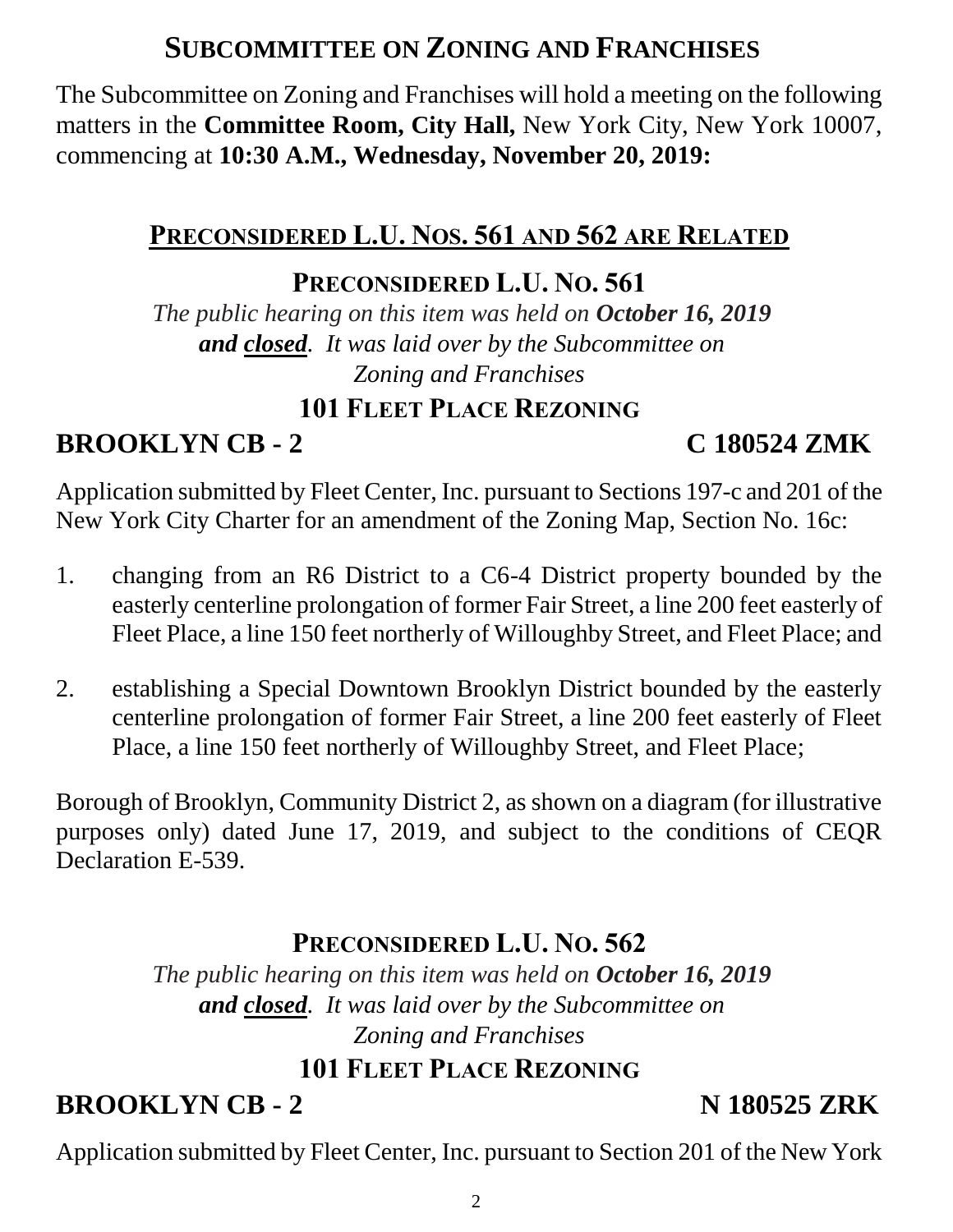City Charter, for an amendment of the Zoning Resolution of the City of New York, modifying Article X, Chapter 1 (Special Downtown Brooklyn District) for the purpose of modifying the Special Downtown Brooklyn District boundary and modifying Appendix F for the purpose of establishing a Mandatory Inclusionary Housing area.

**The full zoning text may be viewed at the following website: <http://www1.nyc.gov/site/planning/about/cpc-reports/cpc-reports.page>**

## **AGENDA OF THE LAND USE COMMITTEE**

The Land Use Committee will hold a meeting in the **Committee Room, City Hall,**  New York City, New York 10007, commencing at **11:00 A.M. on Wednesday, November 20, 2019**, to consider some items reported out of the Subcommittees at the meetings held November 19, 2019 and November 20, 2019, and conduct such other business as may be necessary.

### **PRECONSIDERED L.U. NOS. 561 AND 562 ARE RELATED**

## **PRECONSIDERED L.U. NO. 561 101 FLEET PLACE REZONING**

### **BROOKLYN CB - 2 C 180524 ZMK**

Application submitted by Fleet Center, Inc. pursuant to Sections 197-c and 201 of the New York City Charter for an amendment of the Zoning Map, Section No. 16c:

1. changing from an R6 District to a C6-4 District property bounded by the easterly centerline prolongation of former Fair Street, a line 200 feet easterly of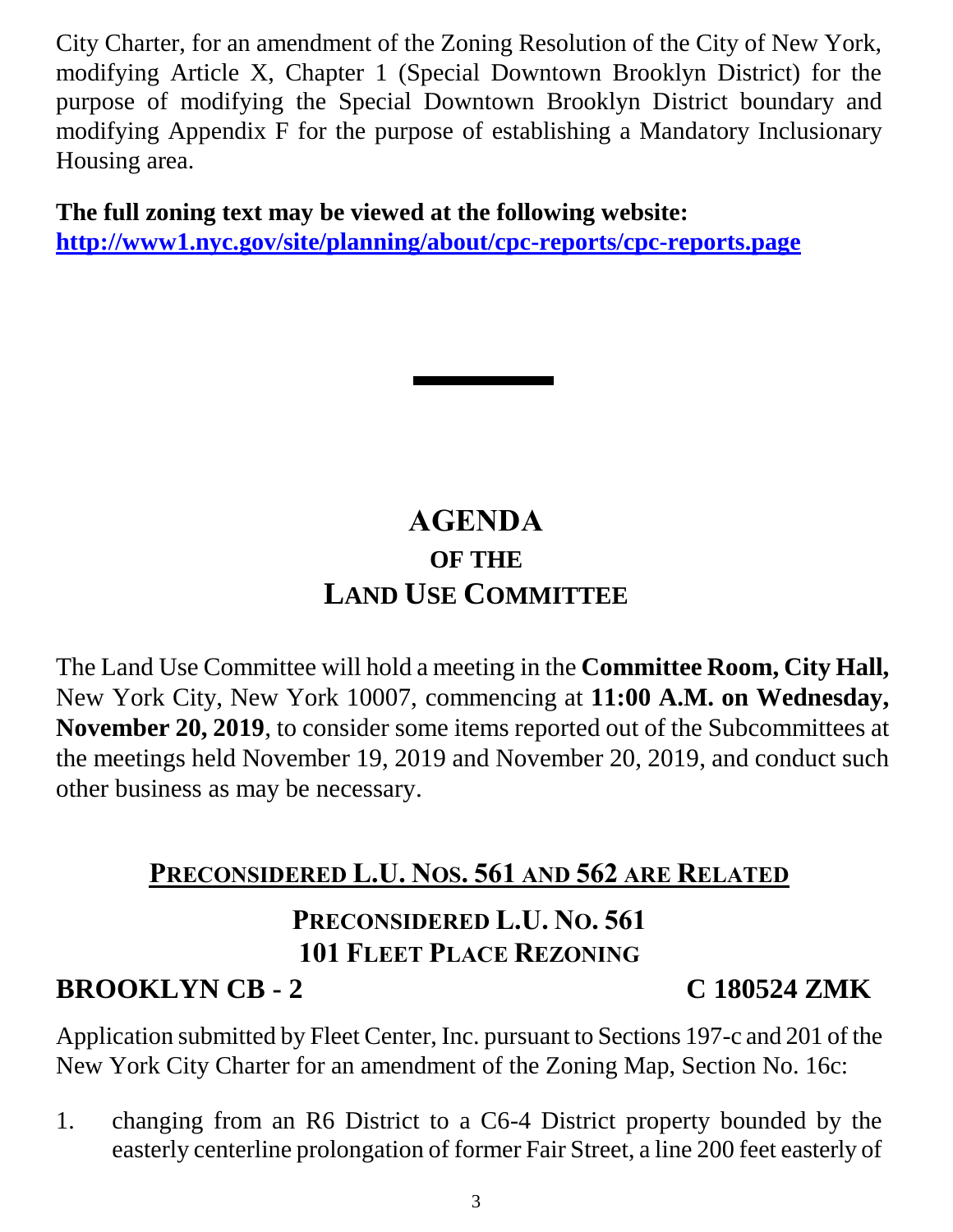Fleet Place, a line 150 feet northerly of Willoughby Street, and Fleet Place; and

2. establishing a Special Downtown Brooklyn District bounded by the easterly centerline prolongation of former Fair Street, a line 200 feet easterly of Fleet Place, a line 150 feet northerly of Willoughby Street, and Fleet Place;

Borough of Brooklyn, Community District 2, as shown on a diagram (for illustrative purposes only) dated June 17, 2019, and subject to the conditions of CEQR Declaration E-539.

#### **PRECONSIDERED L.U. NO. 562 101 FLEET PLACE REZONING**

#### **BROOKLYN CB - 2** N 180525 ZRK

Application submitted by Fleet Center, Inc. pursuant to Section 201 of the New York City Charter, for an amendment of the Zoning Resolution of the City of New York, modifying Article X, Chapter 1 (Special Downtown Brooklyn District) for the purpose of modifying the Special Downtown Brooklyn District boundary and modifying Appendix F for the purpose of establishing a Mandatory Inclusionary Housing area.

**The full zoning text may be viewed at the following website: <http://www1.nyc.gov/site/planning/about/cpc-reports/cpc-reports.page>**

# **L.U. NO. 576 6003 8TH AVENUE REZONING**

### **BROOKLYN CB - 12 C 190305 ZMK**

Application submitted by 6003 8 Avenue, LLC, pursuant to Sections 197-c and 201 of the New York City Charter for an amendment of the Zoning Map, Section No. 22a:

- 1. eliminating from an existing R6 District a C1-3 District bounded by  $60<sup>th</sup>$  Street, a line 150 feet southeasterly of Eighth Avenue, a line midway between  $60<sup>th</sup>$ Street and  $61<sup>st</sup>$  Street, and Eighth Avenue; and
- 2. changing from an R6 District to a C4-2 District property bounded by  $60<sup>th</sup>$  Street, a line 150 feet southeasterly of Eighth Avenue, a line midway between  $60<sup>th</sup>$ Street and 61<sup>st</sup> Street, and Eighth Avenue;